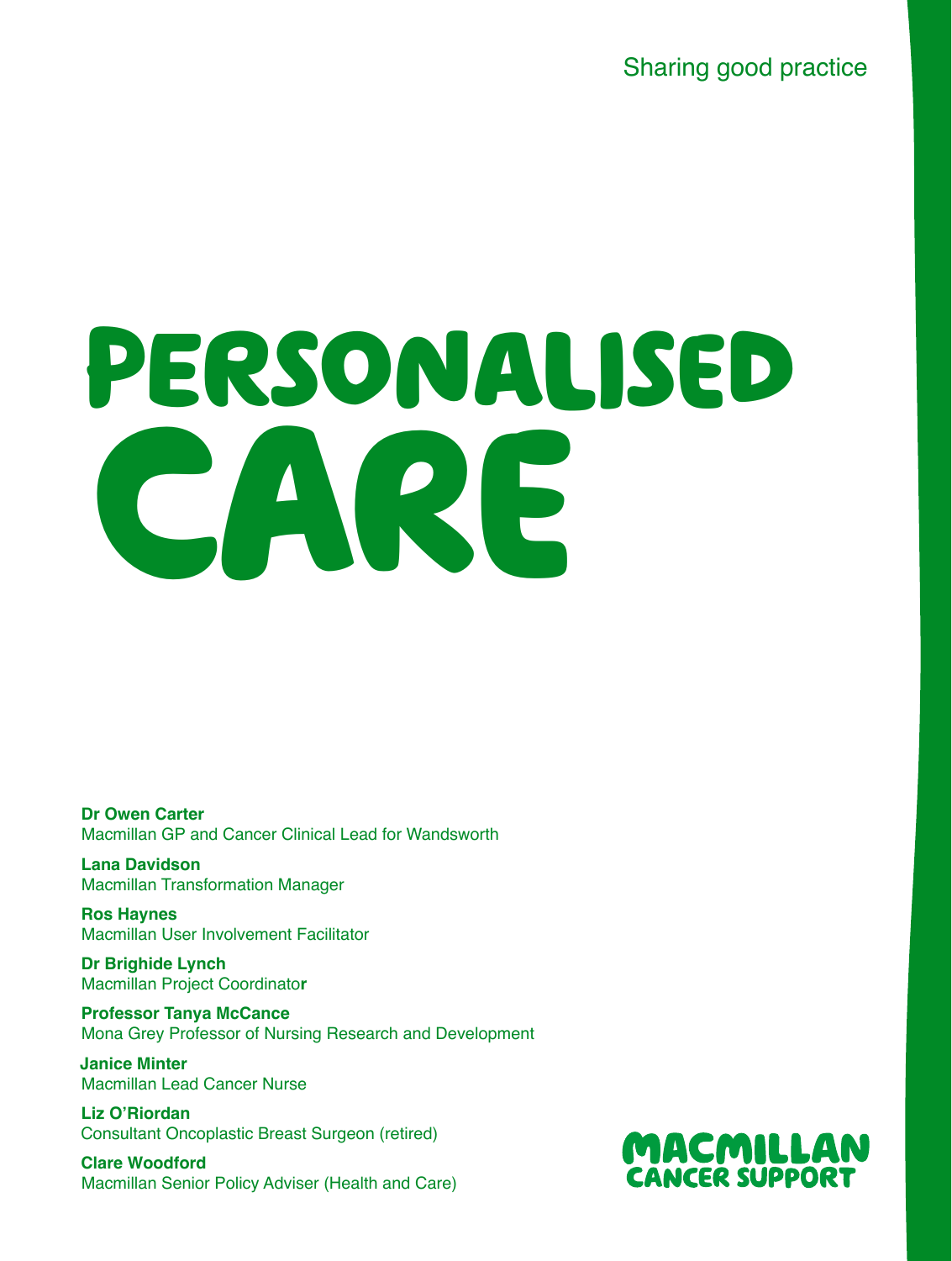# **Putting personalised care at the heart of cancer support**

Clare Woodford, Macmillan Senior Policy Adviser, outlines Macmillan's vision for delivering personalised cancer care.

At present, coronavirus (COVID-19) has abruptly become the main NHS priority and budgets and staff for cancer care are stretched to capacity. In these difficult times, it may sound fanciful to discuss personalised care. If there is a struggle to meet the 62-day waiting time target for treatment, it may seem less urgent to think about tailoring care around the individual.

Yet, personalised care describes a philosophy that is integral to high-quality cancer services. In essence, Macmillan understands personalised care as being 'designed in collaboration with the person who needs it, or with someone who knows them well, so that it is tailored to meet individual needs'<sup>1</sup> . Macmillan's approach has always embodied these principles.

### **Macmillan's approach**

Personalised care is a crucial part of what Macmillan professionals do. Programmes such as Improving the Cancer Journey and Transforming Cancer Care (both in Scotland), and of course the Recovery Package, put people living with cancer at the centre and build support around them. This approach:

- achieves a better service for people with cancer
- uses our workforce more effectively
- can save money by reducing hospital stays and treating people closer to home.

Our training, toolkits and guidance help Macmillan professionals to build their skills in personalised care.

# **Delivering our agenda**

There are important opportunities to deliver Macmillan's agenda for personalised care across the health and care system.

Last year's NHS Long Term Plan for England committed that every person diagnosed with cancer would have access to personalised care by 2021<sup>2</sup>. This includes needs assessment, a care plan and health and wellbeing information and support. The Universal Personalised Care model outlines a blueprint for achieving this goal, including training 75,000 professionals in personalised care and support planning by 2023/243. The new 'Personalised Stratified Followup' approach sets out a clear programme to tailor pathways for people with breast, colorectal and prostate cancers around their individual needs<sup>4</sup>.

Scotland and Wales have national commitments for personalising follow-up care5 and delivering electronic holistic needs assessments<sup>6</sup> respectively. Northern Ireland's new cancer strategy is also expected to prioritise personcentred care<sup>7</sup>.

We are determined that these policy opportunities should make a meaningful difference to everyone with cancer. However, as Macmillan professionals



**Further information**

Clare Woodford Senior Policy **Adviser** 

Macmillan health and care policy team

[cwoodford@](mailto:cwoodford@macmillan.org.uk) [macmillan.org.uk](mailto:cwoodford@macmillan.org.uk)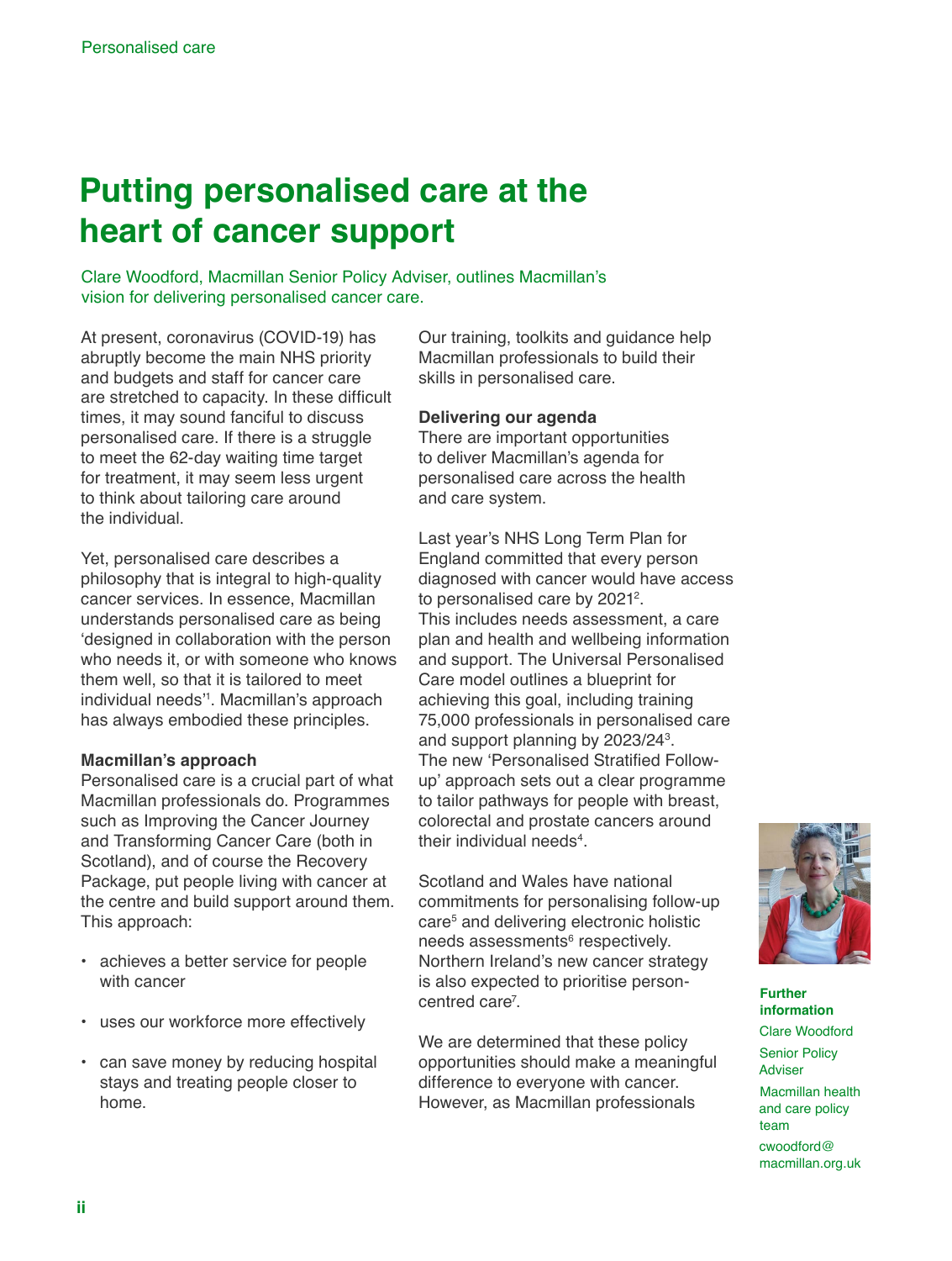know only too well, there is a big difference between a glossy government strategy and a fully funded, staffed service.

# **Key challenges**

Major challenges persist in recruiting, retaining and deploying the cancer workforce in health and social care services. Our 2019 'Voices from the Frontline' report showed that 'overwhelming' caseloads and dwindling access to continuing professional development are hindering clinical nurse specialists from delivering personalised care<sup>8</sup>.

Macmillan intends to scrutinise people's needs at different stages of the cancer pathway and whether those needs are being met. While people still identify unmet needs, the system is not truly personalising their care.

Almost 3 million people are now living with cancer<sup>9</sup> and at least one in four of those are estimated to be facing poor health or disability after their treatment<sup>10</sup>. The need for support does not stop when treatment ends.

### **Time for change**

It is time for system leaders to think differently about designing and commissioning cancer services. This should be in line with national policies calling for a more personalised approach. There is an opportunity for the health and care system to work together in a truly joined up way, including with the voluntary sector and community partners. This issue of Sharing good practice highlights just some of the numerous examples across the UK of a coordinated approach to delivering care (all articles were submitted prior to the coronavirus outbreak and may not reflect the impact on services).

Macmillan is currently undertaking research into what changes are needed to the health and care system to deliver personalised care. We are producing a report later this year, which will aim to influence national, regional and local policymakers.

It is our job as Macmillan policy professionals, working with you the cancer experts, to hold UK governments to account on their promises. We must demand that the best care is available for everyone with cancer, whatever they need and wherever they live.

If you are interested in contributing to our research on integrated cancer services, please get in touch with me a**t [cwoodford@macmillan.org.uk](mailto:cwoodford@macmillan.org.uk).**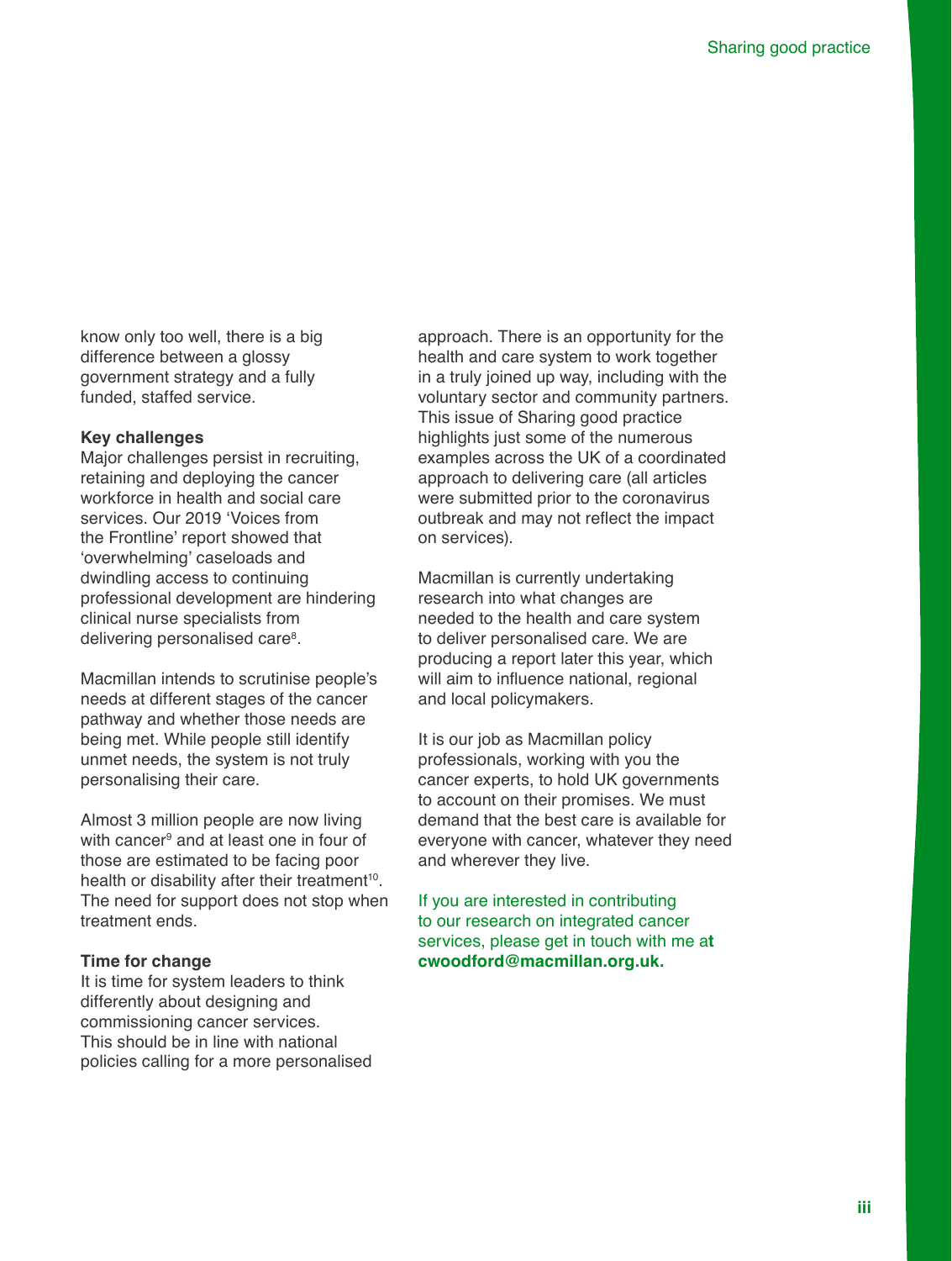# **Personalised cancer care in South West London**

Dr Owen Carter, Macmillan GP, and Janice Minter, Macmillan Lead Cancer Nurse, explain how person-centred care is delivered across the borough of Wandsworth.

# **Dr Owen Carter on primary care services**

I believe passionately that primary care services are integral in helping to deliver personalised cancer care. Primary care teams are expert in providing holistic, joined-up care and recognising what matters to an individual living with cancer. What can be problematic is finding time to identify and address these needs, and having a primary care workforce that feels skilled in dealing with any issues raised.

For the last three years at Wandsworth Clinical Commissioning Group in South West London, we have used a Holistic Cancer Care Review. A GP or trained practice nurse carries out this review nine to 12 months after an initial diagnosis of cancer. This is in addition to the Quality and Outcomes Framework (QOF) Cancer Care Review, which takes place three to six months after diagnosis.

In my role as Macmillan GP for Wandsworth, I have encouraged GPs and practice nurses to use:

- the Macmillan Cancer Care Review template when carrying out the QOF Cancer Care Review
- a bespoke computer template when undertaking the Holistic Cancer Care Review.

The bespoke template includes details of local services, such as the Wandsworth Macmillan Move More programme and St. George's Hospital Macmillan Cancer Psychological Support Service.

We are now upskilling our Primary Care Network social prescribers. Macmillan training will empower this new primary care workforce to identify issues faced by people with cancer and signpost them to relevant services.

Our work is further supported by the Wandsworth Macmillan primary care navigation pilot. Skilled navigators undertake an electronic holistic needs assessment (eHNA) and develop a shared care plan with each individual. This work links the needs of people who have cancer with services that can help.

Finally, we are building on the great work of Sandra Dyer, Macmillan Primary Care Lead Nurse, and the Macmillan Primary Care Nursing Programme for South West London. The aims of this programme are to:

- upskill the primary care nursing workforce
- give practice nurses the skills and confidence to carry out cancer care reviews
- help practice nurses gain greater confidence in seeing people with cancer.

These initiatives within primary care are helping to improve the delivery of personalised care for people affected by cancer.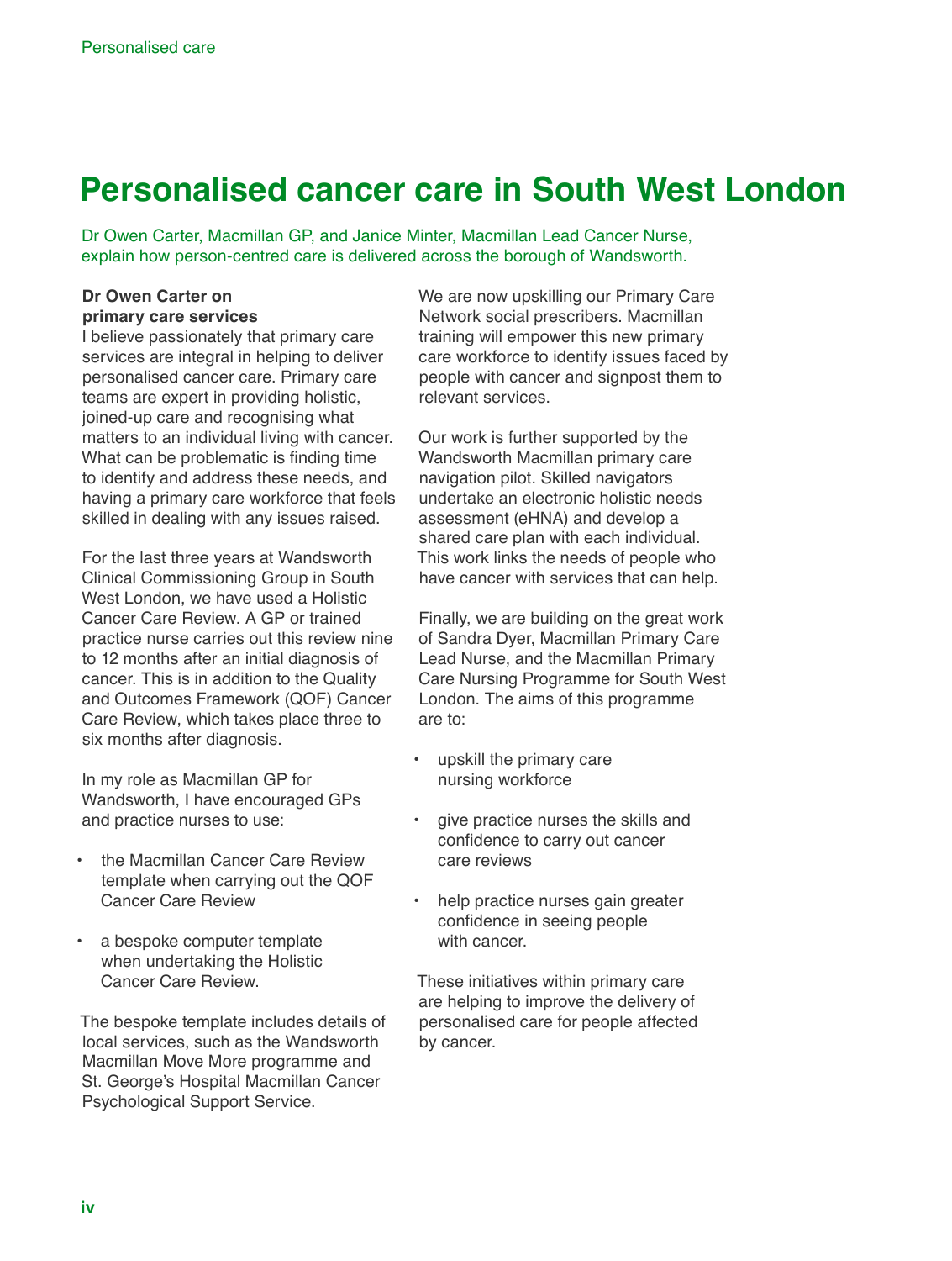# **Janice Minter on secondary care services**

As the Macmillan Lead Cancer Nurse at St. George's University Hospitals NHS Foundation Trust, my key priorities include:

- professionally supporting the cancer nursing workforce
- improving the patient experience for people living with cancer.

If we deliver personalised care to people living with cancer, I strongly believe that this will improve their patient experience.

One of my main duties is to ensure that every person diagnosed with cancer is offered a supportive conversation with a clinical nurse specialist (CNS). This conversation is aided by a Macmillan eHNA and care plan, which allow us to identify people's needs and plan appropriate support.

Following a successful pilot, I am proud to say that we have 10 Macmillan support workers at the trust. As every CNS now has access to a Macmillan support worker, their direct care time has increased. The Macmillan support workers liaise closely with primary care navigators in Wandsworth to improve the transition between primary and secondary care.

Our Macmillan Information and Support Centre is the hub for people with cancer and staff at the trust. The centre coordinates health and wellbeing events, which cover both generic and tumourspecific topics to provide the information resources that people need. The Macmillan support workers ensure that people with cancer are invited to these events.

Ensuring that all people living with cancer have access to personalised care remains a challenge for the cancer workforce. It is often seen as an extra task rather than a core duty. We have therefore recently developed a new role for a lead CNS focusing on personalised care. The aim of this post, which has been funded by Macmillan for two years, is to embed personalised care within the cancer workforce. This role will help raise awareness of personalised care across the whole organisation and design IT solutions for end of treatment summaries.

In my role I work closely with Macmillan GPs, particularly Dr Owen Carter. When developing services, we try to ensure that they meet the needs of both primary and secondary care. Our goal is to provide the support and skills required to achieve personalised care for people living with cancer.



**Further information** Dr Owen Carter

Macmillan GP and Cancer Clinical Lead for **Wandsworth** 

GP Associate Adviser for West London

Lavender Hill Group Practice, **Battersea** [o.carter@nhs.net](mailto:o.carter@nhs.net)



**Further information** Janice Minter Macmillan Lead Cancer Nurse St. George's **University** Hospitals NHS Foundation Trust [janice.minter1@](mailto:janice.minter1@nhs.net) [nhs.net](mailto:janice.minter1@nhs.net)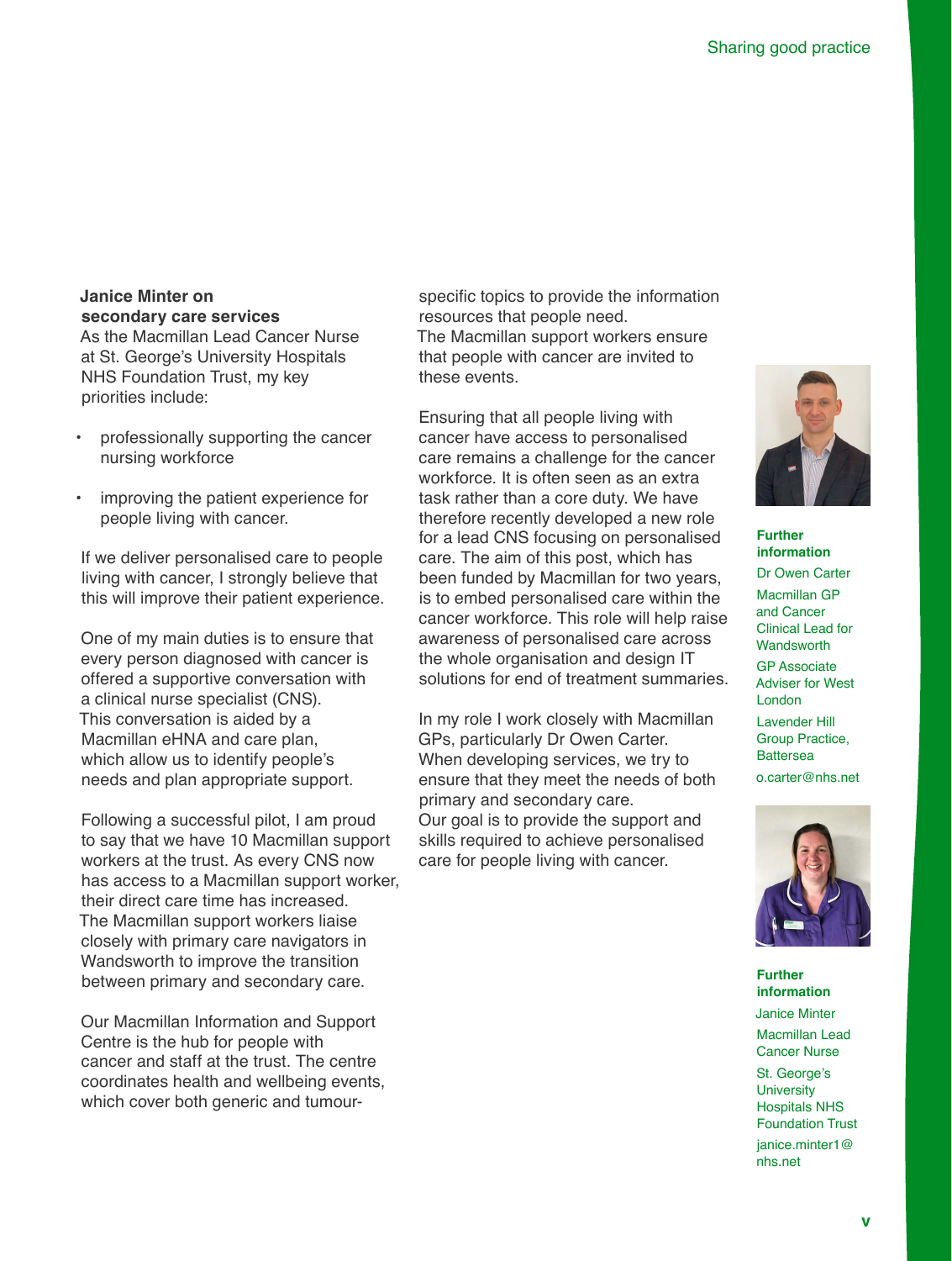# **Cancer care closer to home**

Lana Davidson, Macmillan Transformation Manager, and Ros Haynes, Macmillan User Involvement Facilitator, outline a project to redesign local cancer services.

Mid Cheshire Hospitals NHS Foundation Trust serves a population of about 300,000 people<sup>11</sup> across five care communities. Cancer affects many people in Central Cheshire, with more than 1,100 new cancers in South Cheshire and more than 600 cancers in Vale Royal diagnosed each year<sup>12</sup>. New cancer diagnosis rates are higher than the average for England (over 5% higher in South Cheshire and nearly 7% higher in Vale Royal)<sup>12</sup>.

Cancer pathways for people who have a suspected or confirmed cancer diagnosis within South Cheshire and Vale Royal spread geographically in three directions. These pathways also cover three different cancer alliances.

Many people living in South Cheshire and Vale Royal travel long distances due to the complex pathways for treatment. The Macmillan closer to home project was created to address this issue and deliver more personalised cancer care in the local community. Personalised care is a key element of the NHS Long Term Plan. It means people having choice and control over the way that their care is planned and delivered.

# **Gathering feedback**

The project scoped the redesign of local cancer services to identify options for treatment closer to home. Over 18 months, the views of more than 500 people in local towns and villages around Cheshire were collected. Some people had to travel over 80 miles for treatment or blood tests.

A Macmillan Transformation Manager worked with clinicians and staff to calculate the numbers of people who

could potentially receive treatment in the local area.

To assist in gathering people's views, a User Involvement Facilitator set up a Patient and Partner Experience Group. Members of this group had undergone cancer treatment and provided valuable insight, together with their families and carers. They wanted to use their experiences to help others, and shared feedback to influence the redesign of services.

More than 60 events were held throughout the area to talk about the project. We also spoke to hospital staff and health staff in the community. Everyone was in favour of offering cancer treatments more locally, where appropriate.

### **Need for personalised care**

Staff and people with cancer felt that there should be a choice about where to have treatment, which is an important aspect of personalised care.

Travel had a big impact on people living with cancer, in terms of time, cost and anxiety. In some cases, family members had to use annual leave to accompany people to appointments.

We received 179 comments in the South Cheshire and Vale Royal area. The main themes included:

**• Blood tests:** People with cancer, their families, hospital and community staff wanted blood tests to be available locally. This would avoid people having to travel to the Christie Hospital in Manchester or the place where they were having treatment.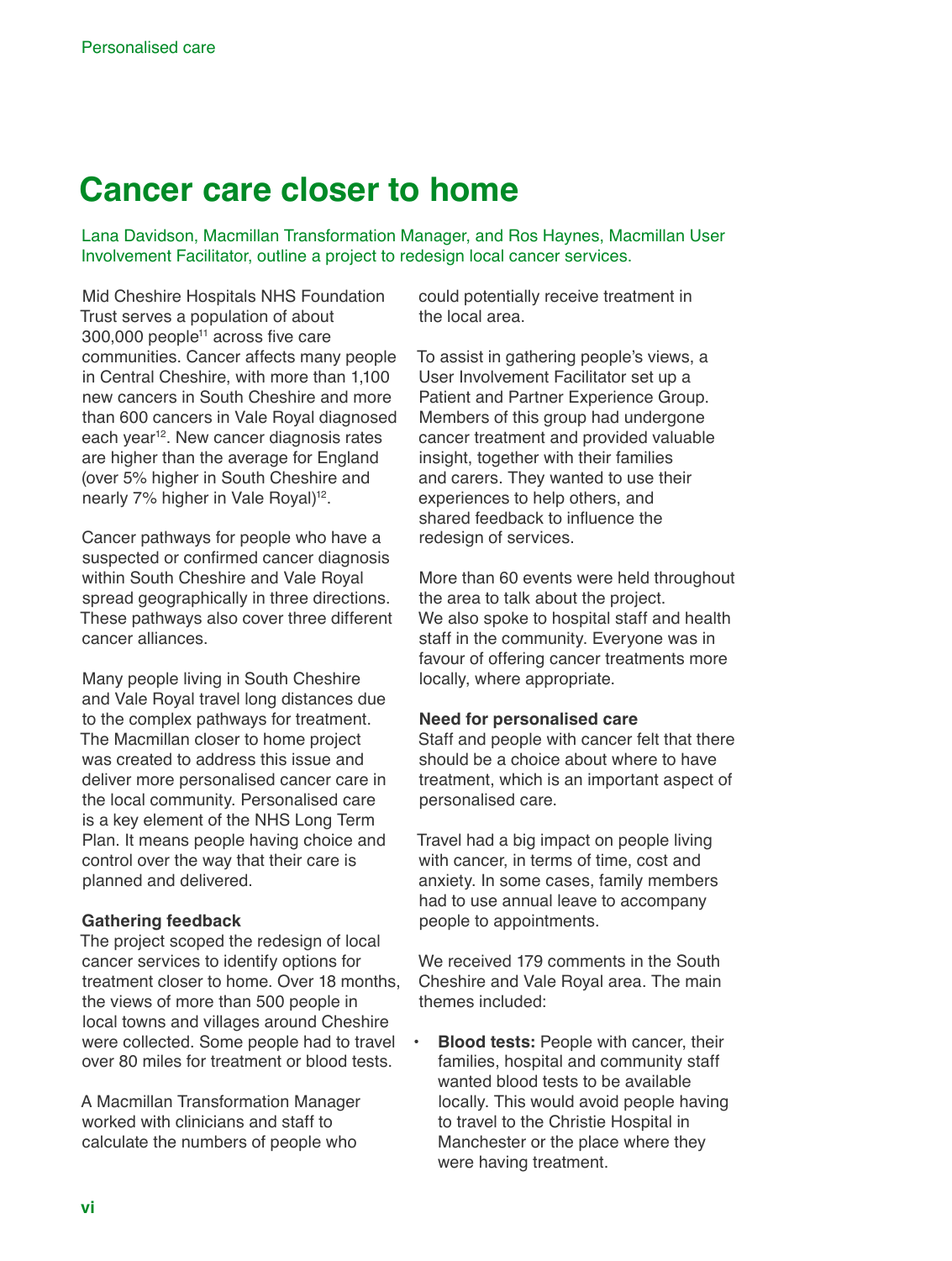- **• Treatment line service:** There were not enough trained hospital staff (particularly in the accident and emergency department) to support people fitted with PICC lines or portacaths.
- **• Parking:** Concerns were voiced about the cost and limited availability of parking spaces on the hospital site.

The development of Integrated Care Partnerships in Cheshire East, and Cheshire West and Chester, is intended to provide more communitybased services. This aligns with the aims and objectives of our Macmillanfunded project.

# **Acting on feedback**

Based on the feedback received, we produced a business case for the trust's board to consider and improve local cancer services. During 2020, changes will be phased in so that more people can receive treatment locally at the trust or St. Luke's Hospice in Winsford. This is likely to be a more convenient option than travelling to the main Christie Hospital site in Manchester.

In April a change to IT systems meant that blood tests could, for the first time, be carried out locally at the trust and sent to the Christie Hospital. Parking spaces will increase, and in late summer, dedicated parking will be introduced outside the Macmillan unit for people having chemotherapy. Extra line (PICC and portacath) management training will also be organised for staff locally to support people who have lines fitted.

It is hoped that these changes will help to deliver personalised cancer care closer to home.

For more information or to see the full report about this project, please contact **[josmith@macmillan.org.uk](mailto:josmith@macmillan.org.uk)**



### **Further information**

Lana Davidson Macmillan **Transformation** Manager Mid Cheshire Hospitals NHS Foundation Trust

[lana.davidson@](mailto:lana.davidson@nhs.net) [nhs.net](mailto:lana.davidson@nhs.net)



### **Further information**

Ros Haynes

Macmillan User Involvement **Facilitator** 

Mid Cheshire Hospitals NHS Foundation Trust

[ros.haynes@mcht.](mailto:ros.haynes@mcht.nhs.uk) [nhs.uk](mailto:ros.haynes@mcht.nhs.uk)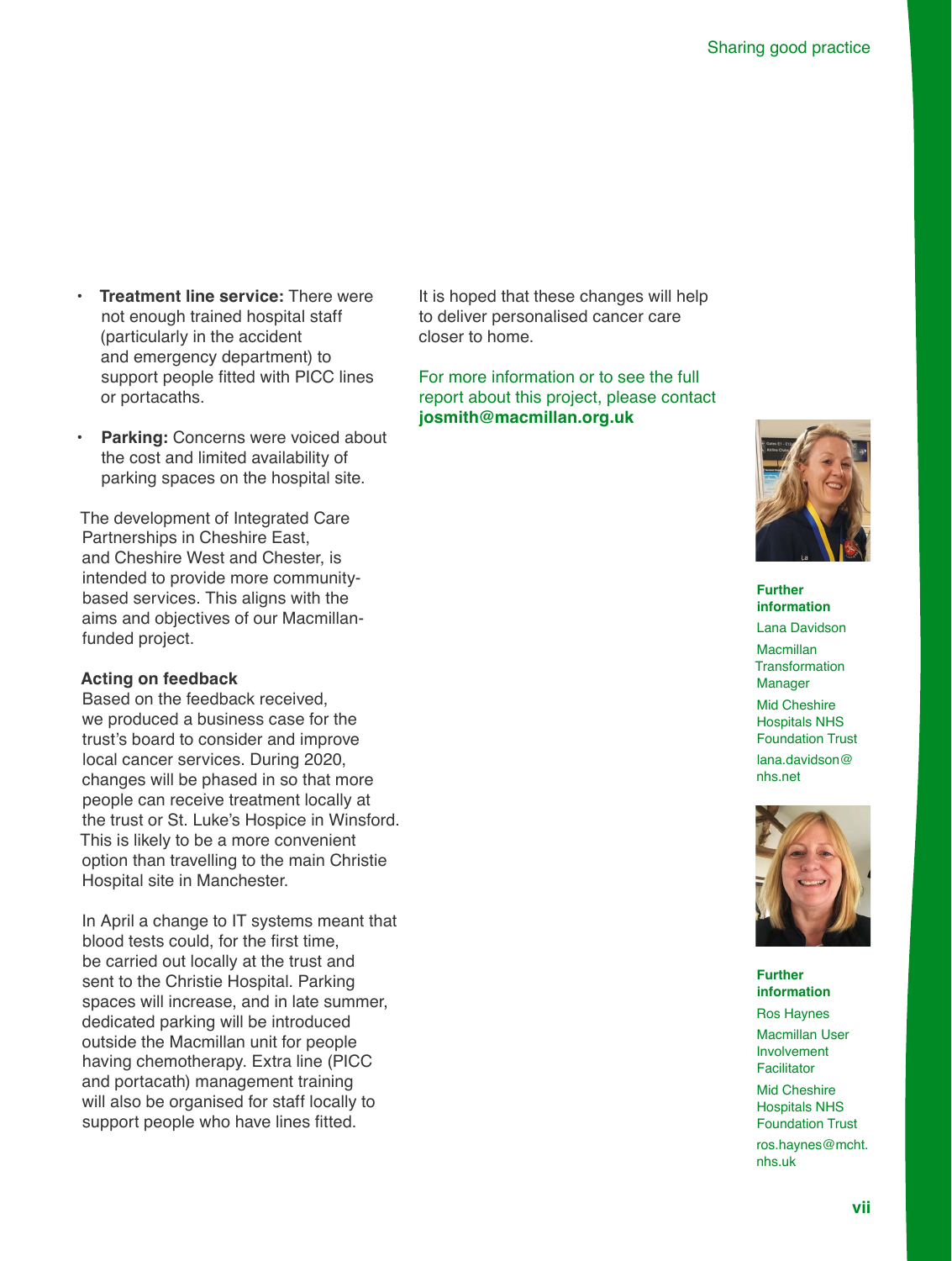# **Measuring and improving person-centred care**

Professor Tanya McCance, Mona Grey Professor of Nursing Research and Development at Ulster University and Dr Brighide Lynch, Macmillan Project Coordinator, on co-producing and implementing person-centred key performance indicators in cancer nursing.

Following a successful Macmillan pilot project in the chemotherapy unit at the Ulster Hospital, Macmillan hosted an engagement workshop in October 2017. The aim was to explore the potential of co-producing a person-centred cancer nursing implementation study across chemotherapy units in Northern Ireland.

This workshop included people affected by cancer, nurses from chemotherapy units in each of the five Health and Social Care Trusts, lead cancer nurses/managers and cancer service improvement leads. It inspired a shared vision and enthusiasm for a regional study across the chemotherapy units, focused on developing person-centred practice within the field of cancer nursing.

The Ulster University successfully applied for Macmillan funding to recruit a project coordinator to work alongside Professor Tanya McCance to undertake a larger scale implementation study. This began in March 2018 and ended in December 2019. The aim of the study was to explore the impact of using person-centred nursing key performance indicators (KPIs) to support the development of personcentred practice across ambulatory chemotherapy units.

The CIP-CAN project (Co-producing and Implementing Person-centred Key Performance Indicators in Cancer Nursing) builds on outcomes from a longstanding programme of research by Professor McCance and colleagues. Over a number of years, the team have developed eight KPIs (see green box) to assess the quality of nursing.

# **The eight person-centred nursing KPIs: KPI 1:** Consistent delivery of nursing care against identified need **KPI 2:** Patient's confidence in the knowledge and skills of the nurse **KPI 3:** Patient's sense of safety whilst under the care of the nurse **KPI 4:** Patient involvement in decisions made about his/her nursing care **KPI 5:** Time spent by nurses with the patient **KPI 6:** Respect from the nurse for patient's preference and choice **KPI 7:** Nurse's support for patients to care for themselves where appropriate **KPI 8:** Nurse's understanding of what is important to the patient and their family

A set of tools were also developed to collect data that nursing teams could use to explore and improve the experience of care for patients and their families. The tools comprise patient surveys, patient stories, observations of practice and patient record reviews combined with staff interviews.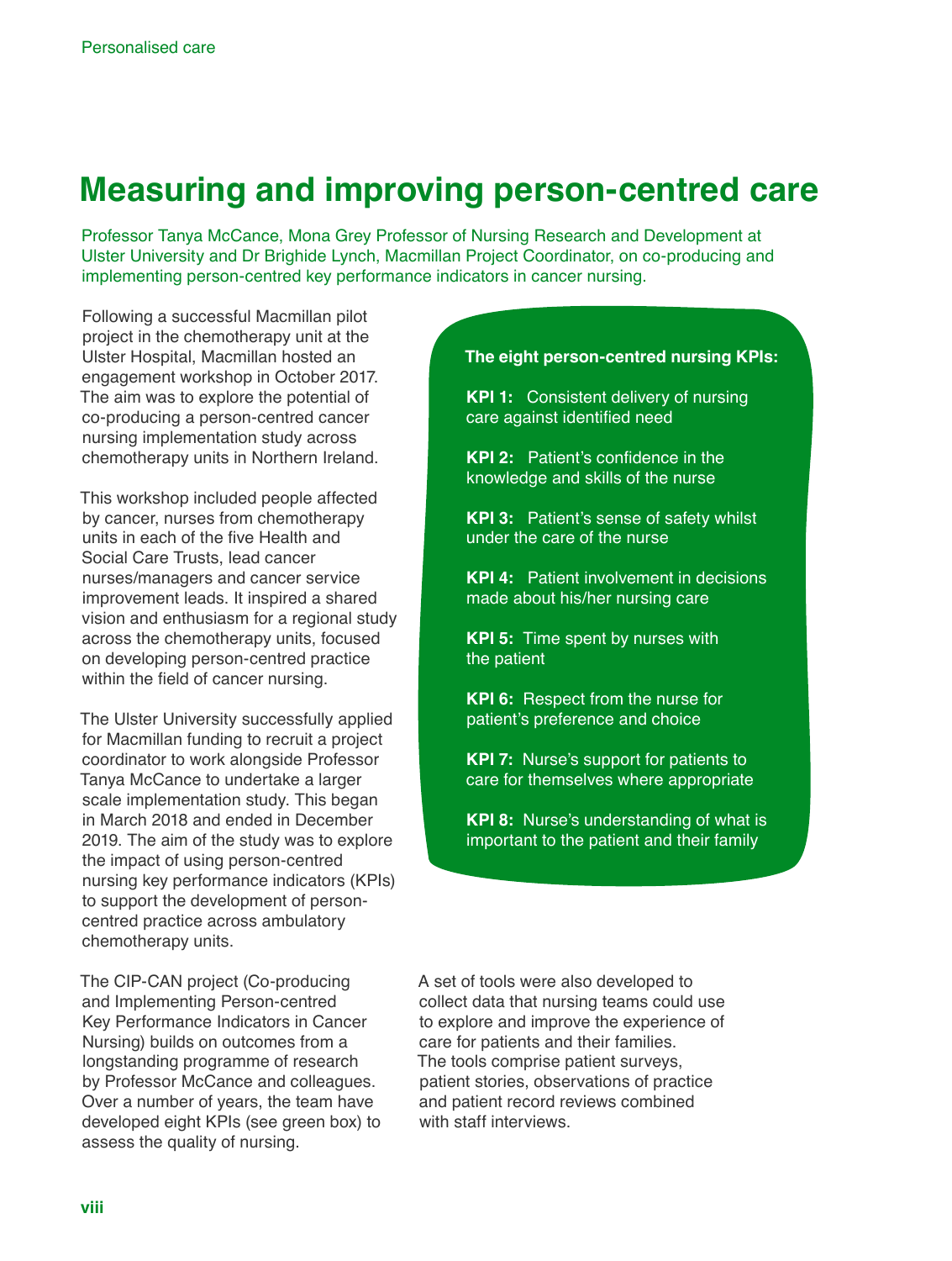The outcomes from the research to date have highlighted that nurses at all levels value the information generated from using the KPIs. This is because it focuses on aspects of being person-centred, and there is a desire to support this work into the future.

The work has increased its reach through the development of the iMPAKT app. This offers a technological solution to support staff in collecting patient experience data, which enables real-time/ near-time reporting.

The underpinning philosophy of CIP-CAN is grounded in collaborative and engaged ways of working, reflected in the use of a model for co-production. The Macmillan funding allowed each trust to recruit a local nurse champion, who worked closely with the project team, and the purchase of hand-held devises for data collection. The main role of the champion was to promote the project and ensure that all nurse colleagues in their chemotherapy unit were engaged.

People affected by cancer (peer facilitators) were also recruited as part of the local project team and took part in all aspects of the project, but particularly a lead role in data collection using the iMPAKT app. The peer facilitators focused on collecting patient stories and were supported by the local champions in each of the six sites.

Following three cycles of data collection, the team in each chemotherapy unit reviewed the results from each cycle and generated action plans to celebrate improvements and change practice.

In order to maximise sustainability, the development of knowledge and skills within the chemotherapy team was paramount. The project included several workshops to support practice development knowledge, covering topics such as working with different sources of evidence, clarifying values and beliefs and gaining knowledge of self and critical reflection.

### **Findings**

Several emerging themes were identified from project evaluation:

- **• Impact of the peer facilitators' role** – people with a lived experience of cancer are instrumental in creating meaningful engagement with patients, helping them feel at ease in sharing their views about their experience of care.
- **• Value of local champions** – nurse champions were pivotal in supporting engagement, reflection and development of initiatives to improve person-centred practice.
- **• Living out the principles of coproduction** – the project demonstrates innovation through genuine coproduction and collective leadership with people affected by cancer, clinical nursing teams, cancer service improvement leads, managers and academic experts.

### **Continued over the page**



**Further information** Professor Tanya **McCance** 

Mona Grey Professor of Nursing Research and Development Institute of Nursing and Health Research

Ulster University tv.mccance@ [ulster.ac.uk](http://ulster.ac.uk)



**Further information** Dr Brighide Lynch Macmillan Project **Coordinator** Ulster University b.lynch@ [ulster.ac.uk](http://ulster.ac.uk)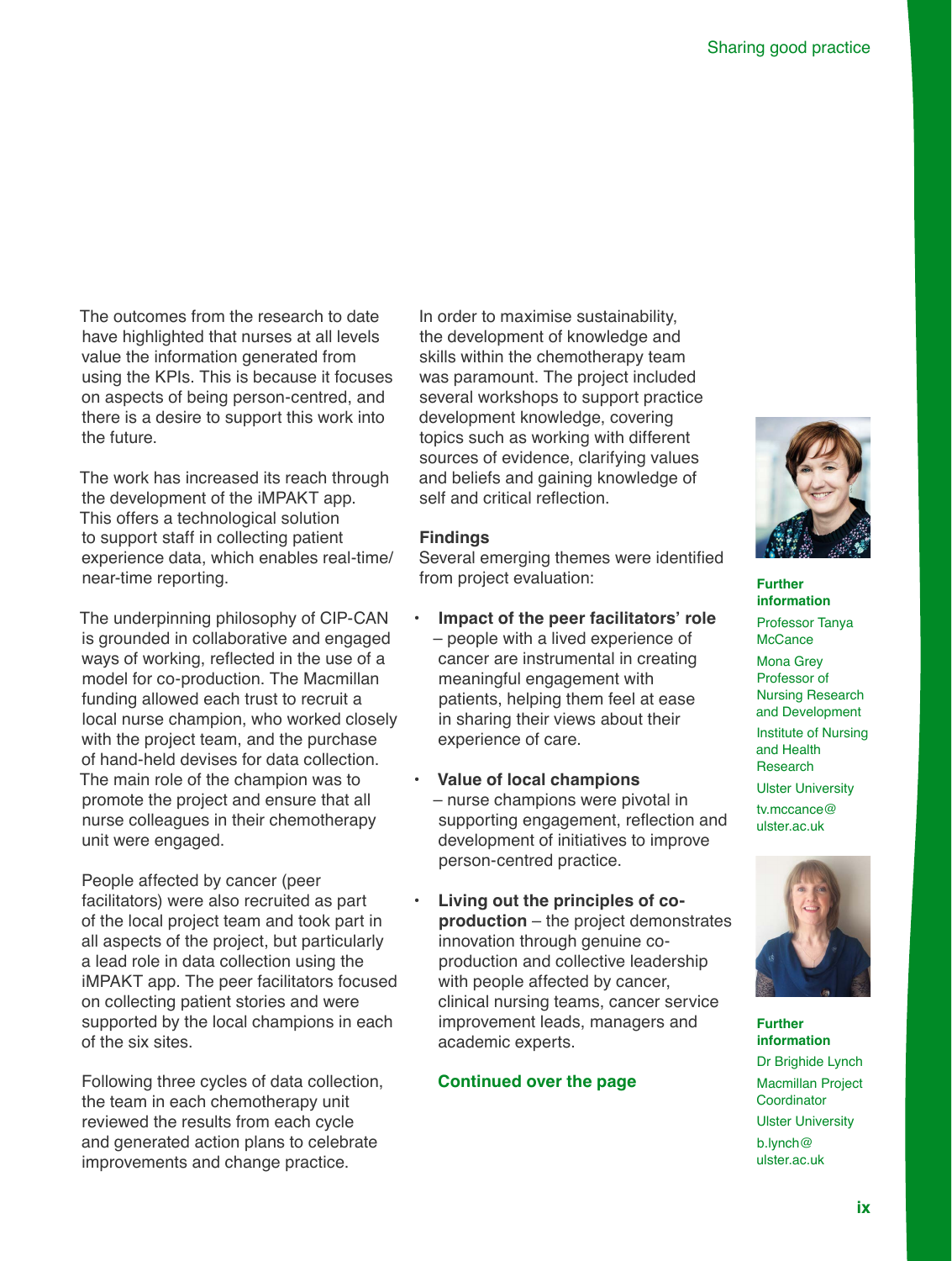- **• Celebrating good practice and boosting team morale** – using the iMPAKT app to enable real/neartime reporting was key to informing practice improvement, evidencing team performance in providing a good care experience for patients and encouraging teams to celebrate achievements, boosting team morale.
- **• Shaping practice and service changes** – the project demonstrated that the data generated by the KPIs were improving practice within cancer nursing. One example is a regional change in the electronic record developed for use within chemotherapy units to improve nurses' understanding of what is important to patients and families (KPI 8).

# **Conclusion**

The evidence generated by the use of the KPIs offers chemotherapy teams an opportunity to celebrate the delivery of high-quality care. The nature of the data generated reflects the patient voice, and offers valuable feedback to nurses that can inform the development of personcentred cultures in cancer nursing. The CIP-CAN study provides strong evidence of the value of implementing these person-centred KPIs using a model of co-production, and creates a firm foundation for wider implementation in future.

**Macmillan Partnership Manager Lorna Nevin and Macmillan Engagement Lead Maura McClean on supporting the project.**

Person-centred care is a fundamental cornerstone of how we support people living with cancer. However, it can be a challenge to capture and demonstrate the importance of this core element of care.

Macmillan is proud to be collaborating with Professor McCance, Dr Lynch and all our partners to bring this work to the heart of cancer nursing care in Northern Ireland. The CIP-CAN study demonstrates the positive and unique contribution of nursing across a range of settings. Added to this, the co- production approach taken throughout this work exemplifies how people affected by cancer have been meaningfully involved in shaping and informing the services they use and improving the experience for others.

From the outset, this initiative embeds the theoretical framework of person-centred care as well as the principles of co-production and practice development, enabling a positive culture of influence.

Empathy, understanding and mutual experience are the unique attributes that have contributed to the co-production aspect of this project. We witnessed the courage to ensure authentic coproduction when ethical questions arose regarding the skills and resilience of people affected by cancer listening to the experiences of their peers. This concern was robustly addressed as each peer facilitator received training and had a support network around them, including the Macmillan Project Coordinator, the nurse champions and the Macmillan Engagement Lead.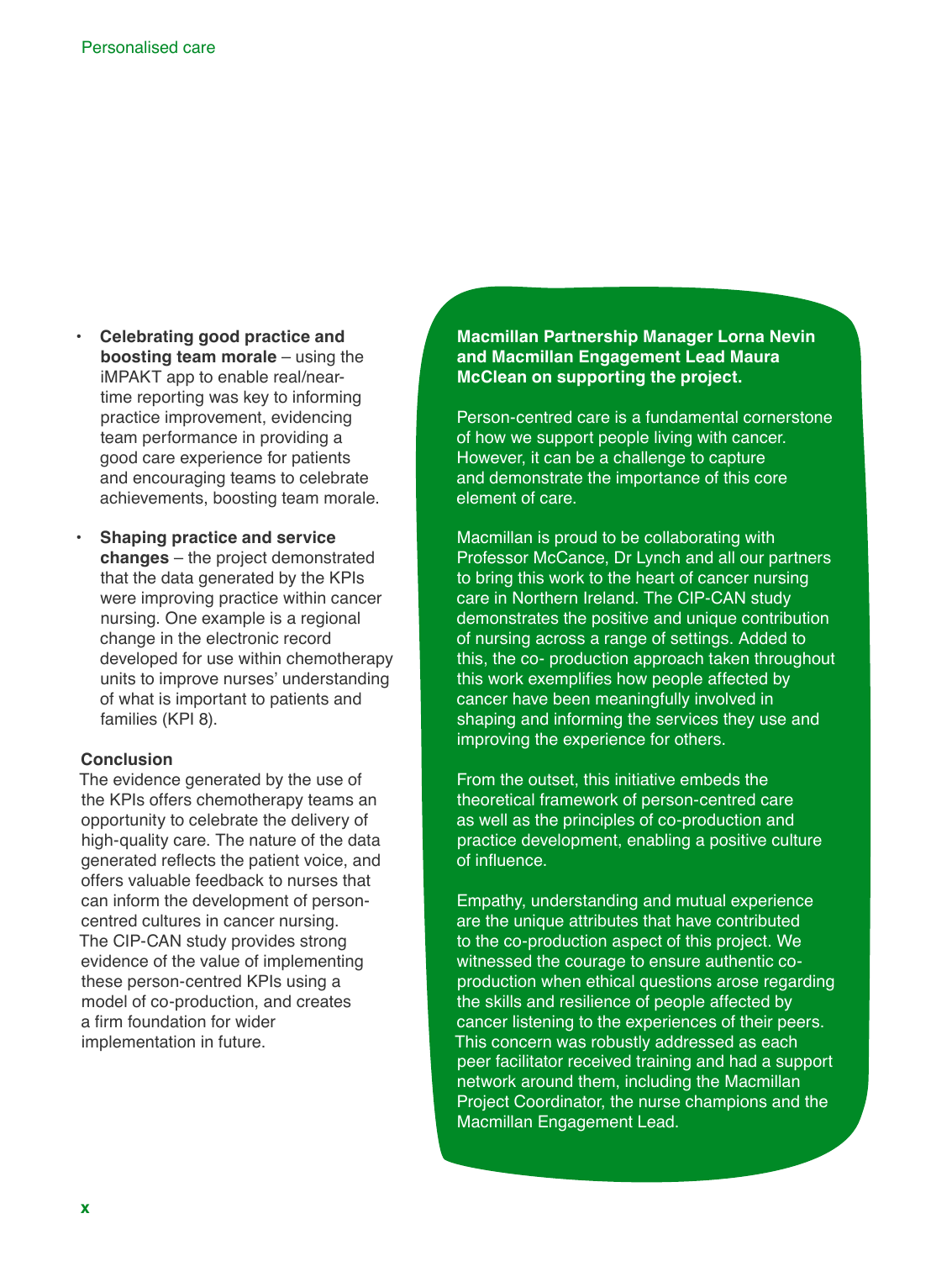# **Reflections on the importance of personalised cancer care**

Liz O'Riordan, retired Consultant Oncoplastic Breast Surgeon, shares insights into providing personalised care based on her own breast cancer experience.

As healthcare professionals, we pride ourselves on providing high-quality care with safe, effective treatments. An equally important aspect of quality is patient experience. We need to tailor healthcare to the needs of each person, based on what matters to them and their individual strengths and needs.

The NHS Long Term Plan calls for every person diagnosed with cancer to have access to personalised care by 2021. This aim of taking a person-centred approach to cancer care has been repeatedly recognised in national policies and strategies. Yet, it was only when I was diagnosed with stage 3 breast cancer in 2015 that the full meaning of this concept became clear to me.

As a consultant breast cancer surgeon, I had extensive knowledge of the disease and how to treat it. However, when I found a lump in my breast at the age of 40, I soon realised how much more I had to learn about living with cancer. There are so many ways that we as healthcare professionals can help our patients physically, mentally and emotionally through treatment and beyond.

# **Communication skills**

When I worked as a consultant at Ipswich Hospital, I could tell up to five women a day that they had breast cancer. This had to become a matter of routine in order to help me cope with the emotional toll of constantly breaking bad news.



**Liz O'Riordan speaks at the 2019 Macmillan Professionals Conference.**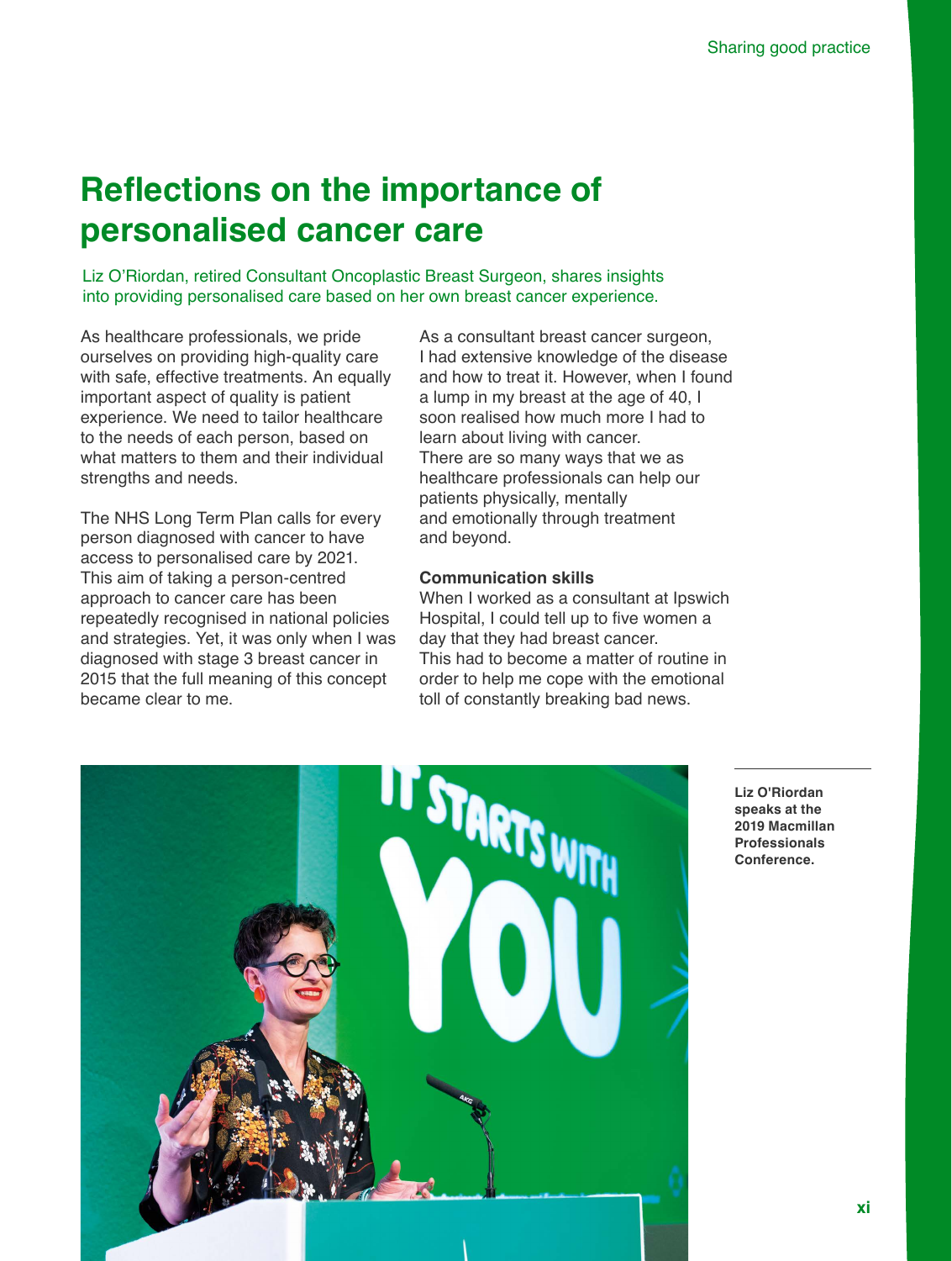Each consultation was like a 'box-ticking exercise'. Within the allotted 10-minute slot, I had to tell each person what type of cancer they had, examine them, discuss recommended treatment and book dates for their pre-assessment, surgery and follow-up appointments.

It was not until I was sitting on the other side of the table that I understood what a profound impact a healthcare professional's words can have. My mind was so busy trying to deal with the news I had cancer that I could hardly take in any more information. All I wanted to do was run out of the clinic room, so that I could shout, swear and scream at the unfairness of my diagnosis. I can still vividly recall every single detail of the consultation.

Good communication skills are crucial to personalising cancer care. It is easy to think of our patients as just another number in a busy clinic, especially with the constraints of treatment targets and mounting pressures on the NHS. We need to be mindful that our patients will remember what we say and do for the rest of their lives.

# **Shared decision making**

I needed a mastectomy and found it extremely difficult deciding whether to have breast reconstruction. Previously, I would give my patients 100-page booklets full of complex information about the different options and ask them what they wanted to do. However, many women do not think about how their breasts help to define their sexuality or body image and whether they could live without them until they are forced to make that decision. It can be hard to think in a rational way when one or both of your breasts has cancer.

Surgeons may find it difficult to understand why a woman might not want to have a reconstruction or a more complex procedure to recreate a breast. Some people prefer a simple operation so they can recover and return to their routine as quickly as possible. Others may choose to have a mastectomy instead of a lumpectomy because they want to avoid radiotherapy. Although multidisciplinary teams prescribe the recommended treatment for each cancer being discussed, they do not always consider the wants and needs of the person attached to that cancer.

Treatment targets mean that surgery must be arranged within a month of diagnosis. Against this background, it is challenging to give people the time and information they need to make an informed decision about their treatment. Breast reconstruction is a good example. There are so many different options available, which each depend on an individual's body shape and health. Giving people too much information can overwhelm them.

Despite the challenges, we need to listen to each person and involve them in a process of supportive discussion. It is important to explain what alternatives are available and allow time for reflection. Signposting people to charity websites and forums or patient volunteer groups may help them to process the large volume of information. For us as healthcare professionals, it may seem like there is a simple medical decision to be made based on facts. For a person with cancer, a treatment decision could be life changing.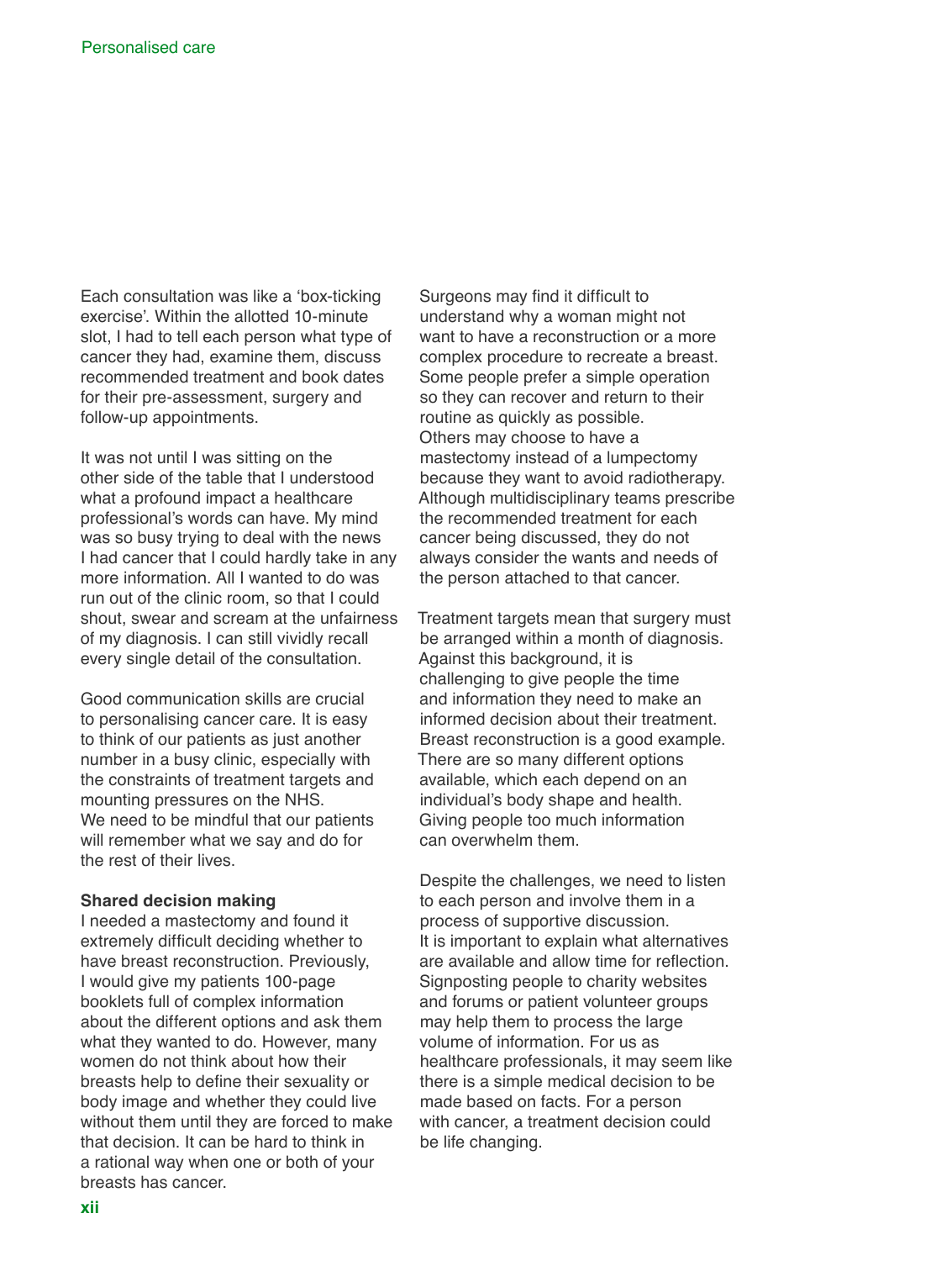# **Health and wellbeing information and support**

During my chemotherapy, I received many practical tips about managing the gruelling side effects from other people with breast cancer. For example, they recommended a toothpaste for my bleeding, ulcerated gums and suggested what to eat and drink when I lost my sense of taste. As these insights were so valuable, I wrote *The Complete Guide to Breast Cancer* with another doctor who had breast cancer, Trisha Greenhalgh. We wanted to share the tips that we had learned to help us cope with the side effects of treatment.

I would recommend taking the time to ask your patients which websites, forums, books, blogs and apps they have found useful. You can then signpost every newly diagnosed person to accurate, safe and accessible sources of health information.

# **Quality of life**

High-quality, personalised cancer care is not just about low mortality and recurrence rates. There is no point in treating someone with the latest drugs and procedures if their subsequent quality of life is poor.

Among the challenges of survivorship can be coping with chronic pain, fatigue and depression. Some people experience infertility, loss of libido and an altered body image, and many face financial difficulties. There can also be a fear of recurrence on an almost daily basis at the beginning, or a feeling of survivorship guilt if a friend with cancer dies.

I believe that as a medical profession, we must do more to meet the ongoing holistic needs of every person living with cancer. We need to balance the clinical and non-clinical aspects of care and educate multidisciplinary teams about what local support services are available. For example, I did not realise that the hospital where I worked had a sexual counsellor for people with cancer until I returned to give a talk as a patient.

It is important that primary care staff know how to treat the side effects of cancer treatment and recognise 'red flag' symptoms of recurrence. We must also ensure that patients are aware of possible symptoms and understand the procedure to see a member of their cancer team again. Rapid re-access to the cancer clinic can help to minimise the mental anguish that people may experience if they have a worrying symptom.

I welcome the commitment in the NHS Long Term plan to 'introduce an innovative quality of life metric to track and respond to the long-term impact of cancer'. Personalised cancer care means putting an individual's care and support needs before, during and after treatment at the heart of our work.

You can buy Liz's book *The Complete Guide to Breast Cancer* (5% of profits go to Macmillan) from any online bookstore. To read her blog, visit **[liz.oriordan.co.uk](http://liz.oriordan.co.uk)**



**Further information** Liz O'Riordan **Consultant** Oncoplastic Breast Surgeon (retired) West Suffolk NHS Foundation Trust [liz@oriordan.co.uk](mailto:liz@oriordan.co.uk)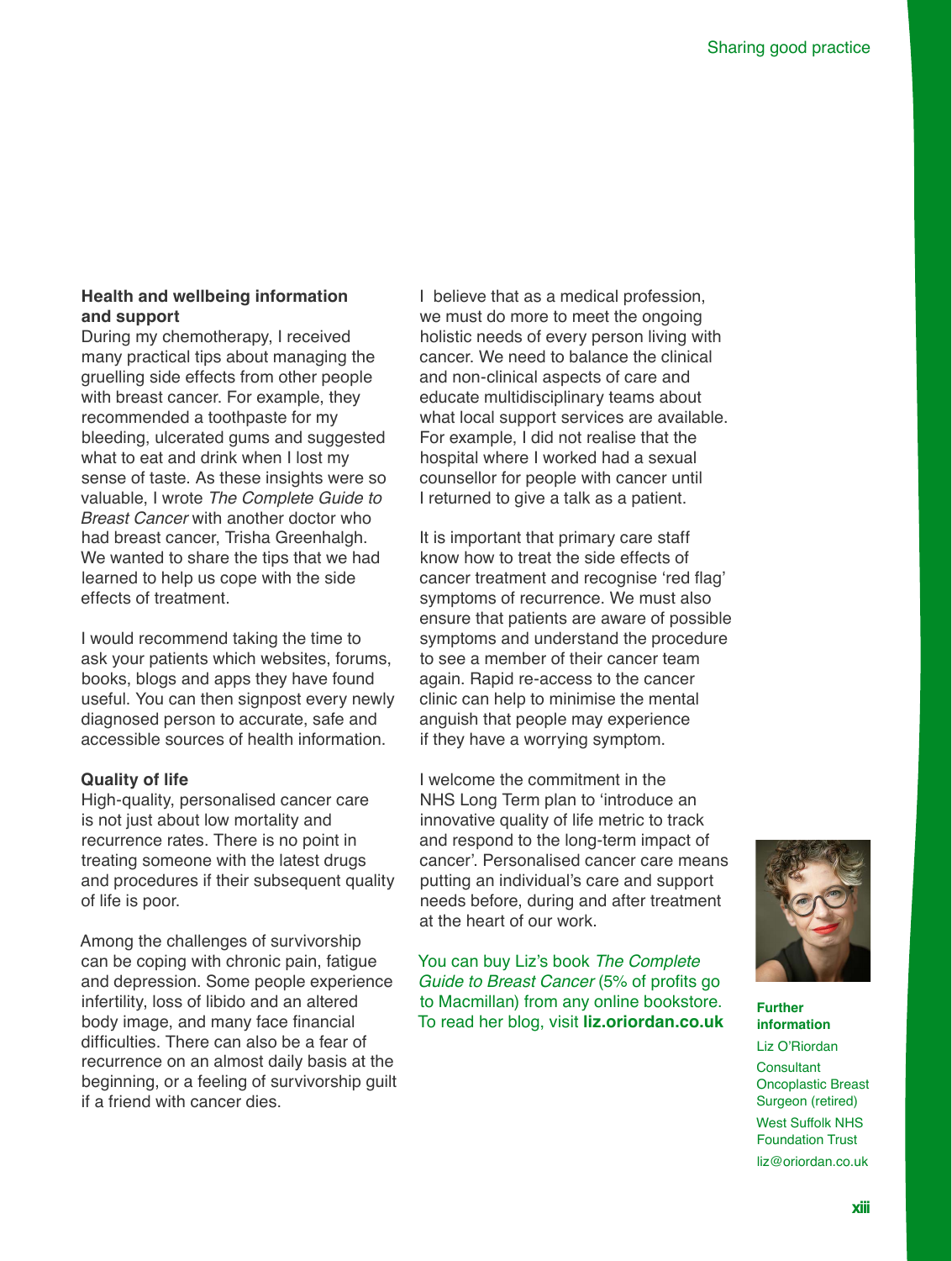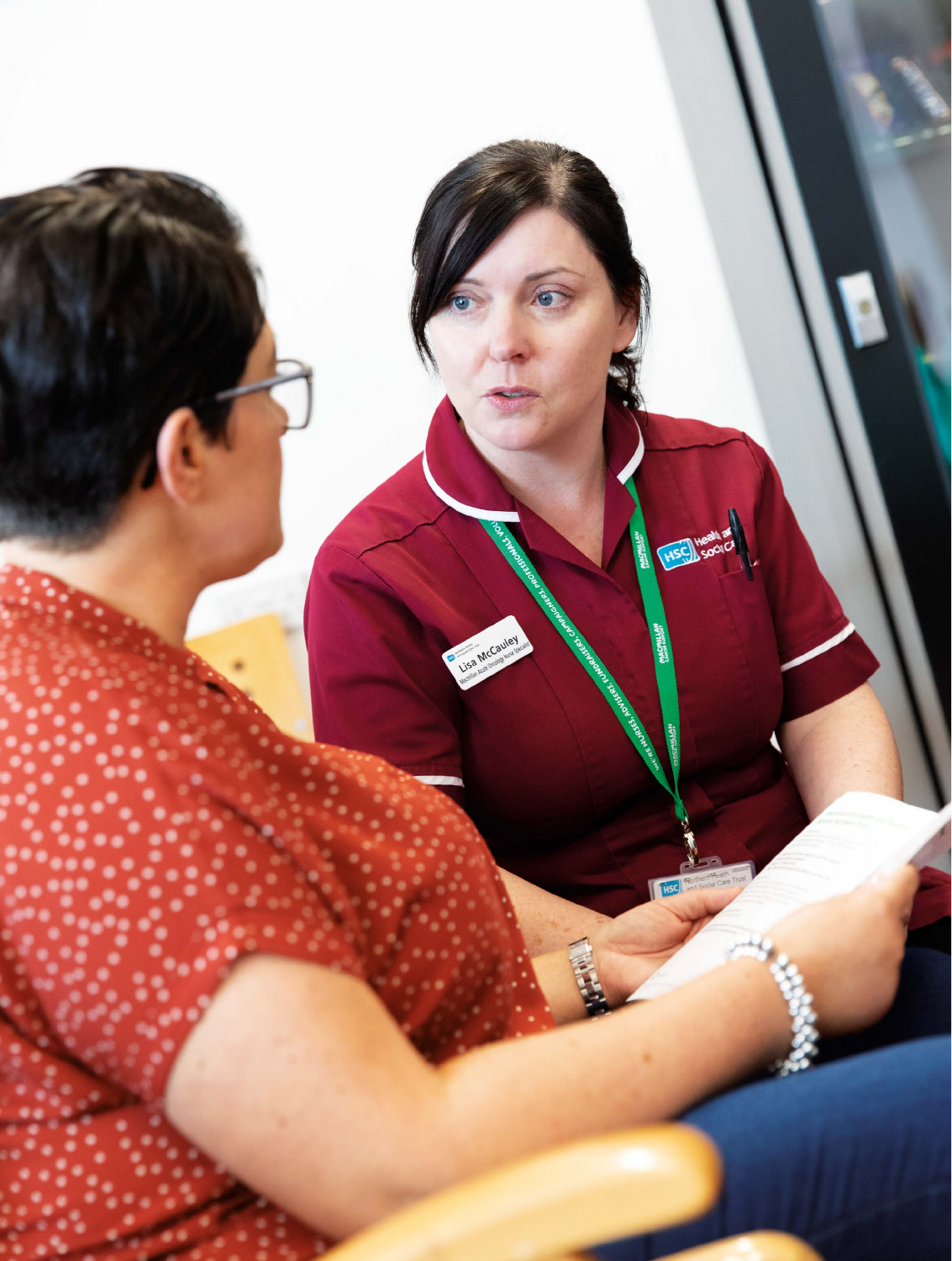# **Resources**

**Macmillan Cancer Support (2019).** *Providing personalised care for people living with cancer.*  A guide for professionals providing holistic needs assessments, care and support planning. Available at: **[www.macmillan.org.uk/\\_images/providing-personalised-care-for-people](http://www.macmillan.org.uk/_images/providing-personalised-care-for-people) -living-with-cancer\_tcm9-355674.pdf**

# **NHS England.**

# *Personalised care and improving quality of life outcomes*

Guidance and case studies related to providing personalised care for people living with cancer. Available at: **[www.england.nhs.uk/cancer/living](http://www.england.nhs.uk/cancer/living)** 

# **References**

- 1. Macmillan Cancer Support (2018). One Size Doesn't Fit All: Why we need to make cancer care in the NHS more personal p.10. Available at [www.macmillan.org.uk/\\_images/one-size-doesnt-fit-all-report](http://www.macmillan.org.uk/_images/one-size-doesnt-fit-all-report-web_tcm9-341625.pdf)[web\\_tcm9-341625.pdf](http://www.macmillan.org.uk/_images/one-size-doesnt-fit-all-report-web_tcm9-341625.pdf)
- 2. NHS (2019). NHS Long Term Plan. Available at: [www.longtermplan.nhs.uk](http://www.longtermplan.nhs.uk)
- 3. NHS (2019). Universal Personalised Care: Implementing the Comprehensive Model. Available at: [www.](http://www.england.nhs.uk/publication/universal-personalised-care-implementing-the-comprehensive-model) [england.nhs.uk/publication/universal-personalised-care-implementing-the-comprehensive-model](http://www.england.nhs.uk/publication/universal-personalised-care-implementing-the-comprehensive-model)
- 4. NHS England. Personalised care and improving quality of life outcomes. Available at [www.england.nhs.](http://www.england.nhs.uk/cancer/living) [uk/cancer/living](http://www.england.nhs.uk/cancer/living)
- 5. Scottish Government Cancer Strategy Update (2018). Beating Cancer: Ambition and Action. Available at: [www.gov](http://www.gov).scot/publications/beating-cancer-ambition-action/
- 6. Wales Cancer Network (2016). Cancer Delivery Plan for Wales 2016-2020. Available at: [www.wales](http://www.walescanet.wales.nhs.uk/document/299783)[canet.wales.nhs.uk/document/299783](http://www.walescanet.wales.nhs.uk/document/299783)
- 7. Department of Health (2019) Department announces way forward on a new cancer strategy. [www.](http://www.health-ni.gov.uk/news/department-announces-way-forward-new-cancer-strategy) [health-ni.gov.uk/news/department-announces-way-forward-new-cancer-strategy](http://www.health-ni.gov.uk/news/department-announces-way-forward-new-cancer-strategy)
- 8. Macmillan Cancer Support (2019). Voices from the frontline: Challenges facing cancer clinical nurse specialists right now. Available at: [www.macmillan.org.uk/\\_images/voices-from-the-frontline-septem](http://www.macmillan.org.uk/_images/voices-from-the-frontline-september-2019_tcm9-355168.pdf)[ber-2019\\_tcm9-355168.pdf](http://www.macmillan.org.uk/_images/voices-from-the-frontline-september-2019_tcm9-355168.pdf)
- 9. Macmillan Cancer Support. Building the bigger picture. [www.macmillan.org.uk/about-us/what-we-do/evi](http://www.macmillan.org.uk/about-us/what-we-do/evidence/using-cancer-data/building-the-bigger-picture.html)[dence/using-cancer-data/building-the-bigger-picture.html](http://www.macmillan.org.uk/about-us/what-we-do/evidence/using-cancer-data/building-the-bigger-picture.html)
- 10. Macmillan Cancer Support (2019). Statistics fact sheet. Available at: [www.macmillan.org.uk/\\_images/](http://www.macmillan.org.uk/_images/cancer-statistics-factsheet_tcm9-260514.pdf) [cancer-statistics-factsheet\\_tcm9-260514.pdf](http://www.macmillan.org.uk/_images/cancer-statistics-factsheet_tcm9-260514.pdf)
- 11. Mid Cheshire Hospitals NHS Foundation Trust. Annual Report and Accounts 2018 to 2019. Available at: [www.mcht.nhs.uk/about-us/reports-and-publications/annual-reports](http://www.mcht.nhs.uk/about-us/reports-and-publications/annual-reports)
- 12. Action on Cancer. Our Cancer Strategy for South Cheshire and Vale Royal (2016-2020). Available at: [https://moderngov.cheshireeast.gov.uk/ecminutes/documents/s54658/Cancer%20Strategy%20A4%20](https://moderngov.cheshireeast.gov.uk/ecminutes/documents/s54658/Cancer%20Strategy%20A4%20version%20complete_200dpi%202.pdf) [version%20complete\\_200dpi%202.pdf](https://moderngov.cheshireeast.gov.uk/ecminutes/documents/s54658/Cancer%20Strategy%20A4%20version%20complete_200dpi%202.pdf)